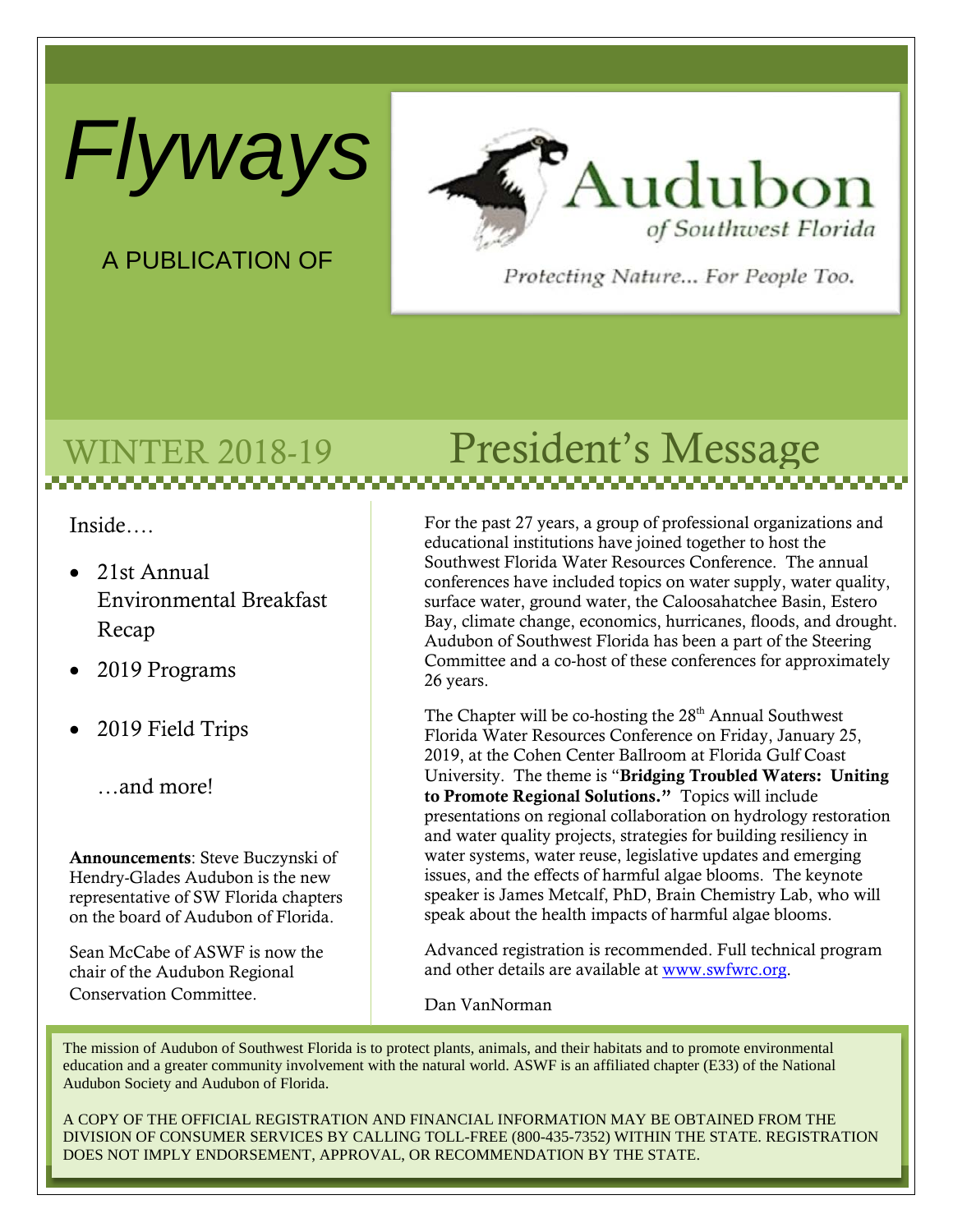## Environmental Breakfast Recap

Our 21st annual Environmental Breakfast held on October 25th was a success with over 95 attendees.

Our honored speaker this year was Lt. Col. Jennifer A. Reynolds of the U.S. Army Corps of Engineers. John Cassani, Calusa Waterkeeper, was the recipient of our Environmental Advocate of the Year Award, and the recipient of our 2018-19 scholarship at Florida Gulf Coast University was Courtney Kern.

Thanks to all of our speakers and volunteers with a special thanks to our sponsors: Boylan Environmental Consultants, Cape Coral Friends of Wildlife, Brian Cotterill & Judy Ott, Calusa Waterkeeper, Daltry Family, Ding Darling Wildlife Society, Eco-Voice, Estero Bay Buddies, Hans Wilson & Assoc, Jim Green Realty, Passarella & Assoc, Publix, Gerri Reaves, Responsible Growth Management, Rodenfels Family, Sanibel-Captiva Conservation Foundation, Southwest Florida Watershed Council, and Spikowski Planning Assoc.

### *Thanks to all of our speakers and volunteers with a special thanks to our sponsors.*

### *Considering making a charitable donation?*

Qualified Charitable Distributions from your IRA may be a good tax strategy if you are at least age 70½ and are considering making donations to your favorite charities.

A direct charitable distribution from your IRA may be used towards satisfying any Required Minimum Distribution (RMD), and best of all is excluded from your taxable income regardless of whether you itemize deductions (a real bonus under the new tax laws effective with 2018). To qualify, the funds must be transferred directly by the IRA trustee to your eligible charity.

Audubon of Southwest Florida is a perfect recipient – we are a public charity under  $501(c)(3)$  and donors may deduct contributions as provided in IRC section 170. We are also registered with the State of Florida's Division of Consumer Services under registration number CH30193.

A copy of our tax-exempt determination letter may be requested by contacting us at: audubon.southwest.florida@gmail.com

Contributions may be mailed to: Audubon of Southwest Florida PO Box 61041 Fort Myers, FL 33906-1041

# *ASWF Board*

#### **Directors**

*Brad Cornell Wayne Daltry Courtney Kern Sean McCabe Carol Newcomb Pete Quasius Carl Veaux* 

### **Officers**

*President – Dan VanNorman Vice President – Jayne Johnston Treasurer & 2nd VP - Jim Rodenfels Secretary - Gerri Reaves*

#### **Committees**

*Conservation - Brad Cornell Education - Jayne Johnston Field Trips – Sean McCabe Newsletter - Courtney Kern Membership - Jayne Johnston Programs - Gerri Reaves Publicity - Carol Newcomb Hospitality – Jim Convery & Carol Mariany*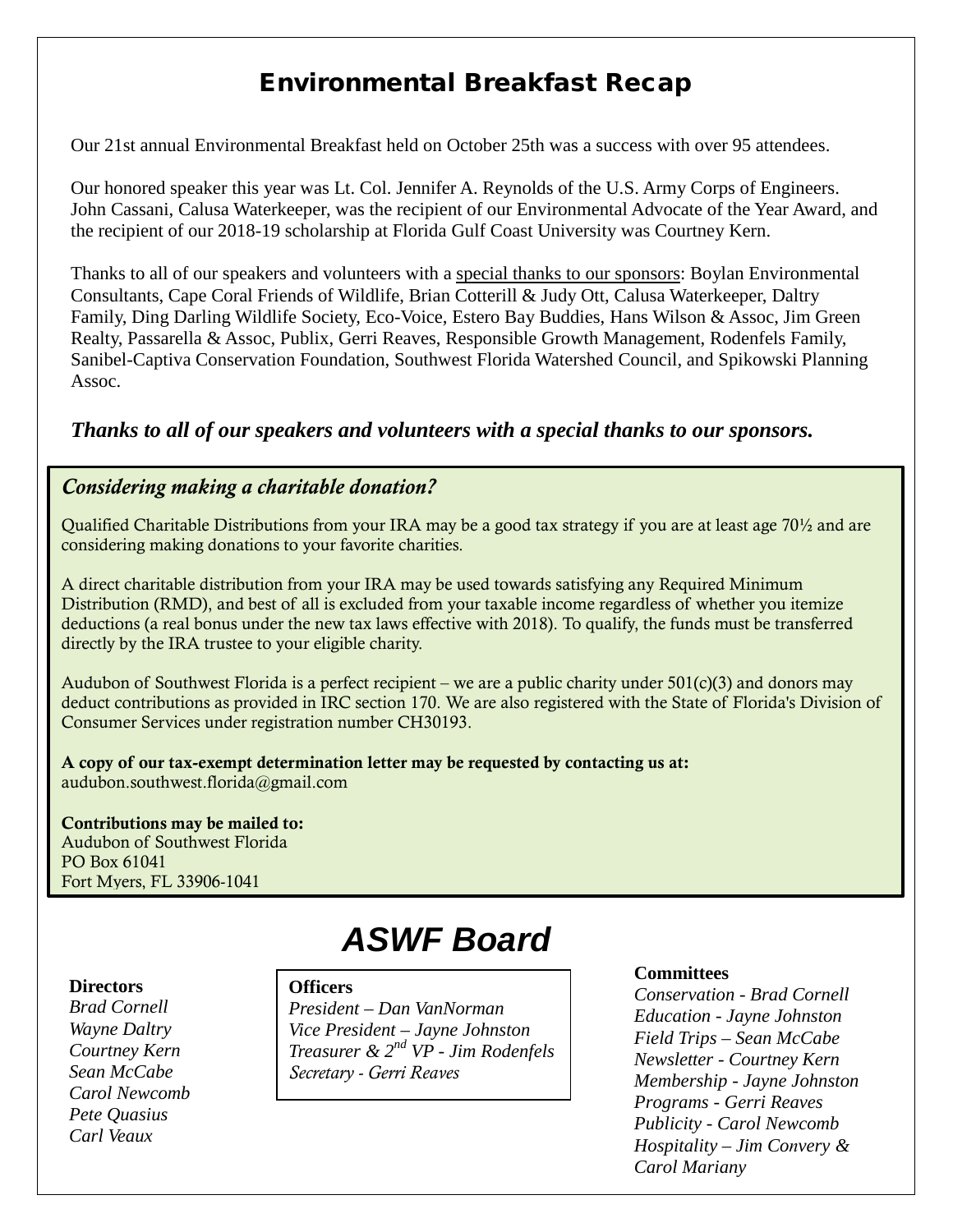# 2019 Programs

### *UNLESS OTHERWISE NOTED, PROGRAMS BEGIN AT 7 PM AT THE SOUTHWEST FLORIDA MASONIC CENTER, 10868 METRO PKWY, FORT MYERS.*

January 17: Python Updates and Nonnative Wildlife Identification: Daniel Quinn, Biologist, Nonnative Fish and Wildlife Program, FWC

February 21 -- Caloosahatchee Rookeries/Drones, CHNEP grant project: Church Roberts, Ecologist, Church Environmental

March 21 -- Burrowing Owls: Beverly Saltonstall & Pascha Donaldson, Cape Coral Friends of Wildlife

April 18 -- Babcock Ranch: History, Amenities, and Future Vision: Rick Vorell, Town Ambassador, Babcock Ranch

Saturday, June 1 – Annual Dinner: District's SW Florida Projects & Florida Legislative Update, Phil Flood, South Florida Water Management **District** 



*ASWF's Board of Director Meetings and Programs all take place at the Southwest Florida Masonic Center, located at 10868 Metro Parkway in Fort Myers (just south of Circle K), unless otherwise noted. Our meetings and programs are open to the public. Board meetings begin before each program at 6:00 p.m., and programs begin at 7:00 p.m., unless otherwise noted.*



*Blue-crowned Motmot (stock)*

Join our chapter on an international trip where 20% of all earth's bird species can be found. The country of Colombia! Spend 10 bird filled days in November 2019 among mountains and paramo habitat on a variety of reserves and sanctuaries. You'll enjoy this trip of a lifetime while supporting our chapter, the National Audubon Society, and the local economy of Colombia. Please register here: [https://www.holbrooktravel.com/where-we](https://www.holbrooktravel.com/where-we-travel/americas/colombia/colombia-birding-audubon-)[travel/americas/colombia/colombia-birding-audubon](https://www.holbrooktravel.com/where-we-travel/americas/colombia/colombia-birding-audubon-)southwest-florida.



*Collared Trogon by Ian Segebarth*